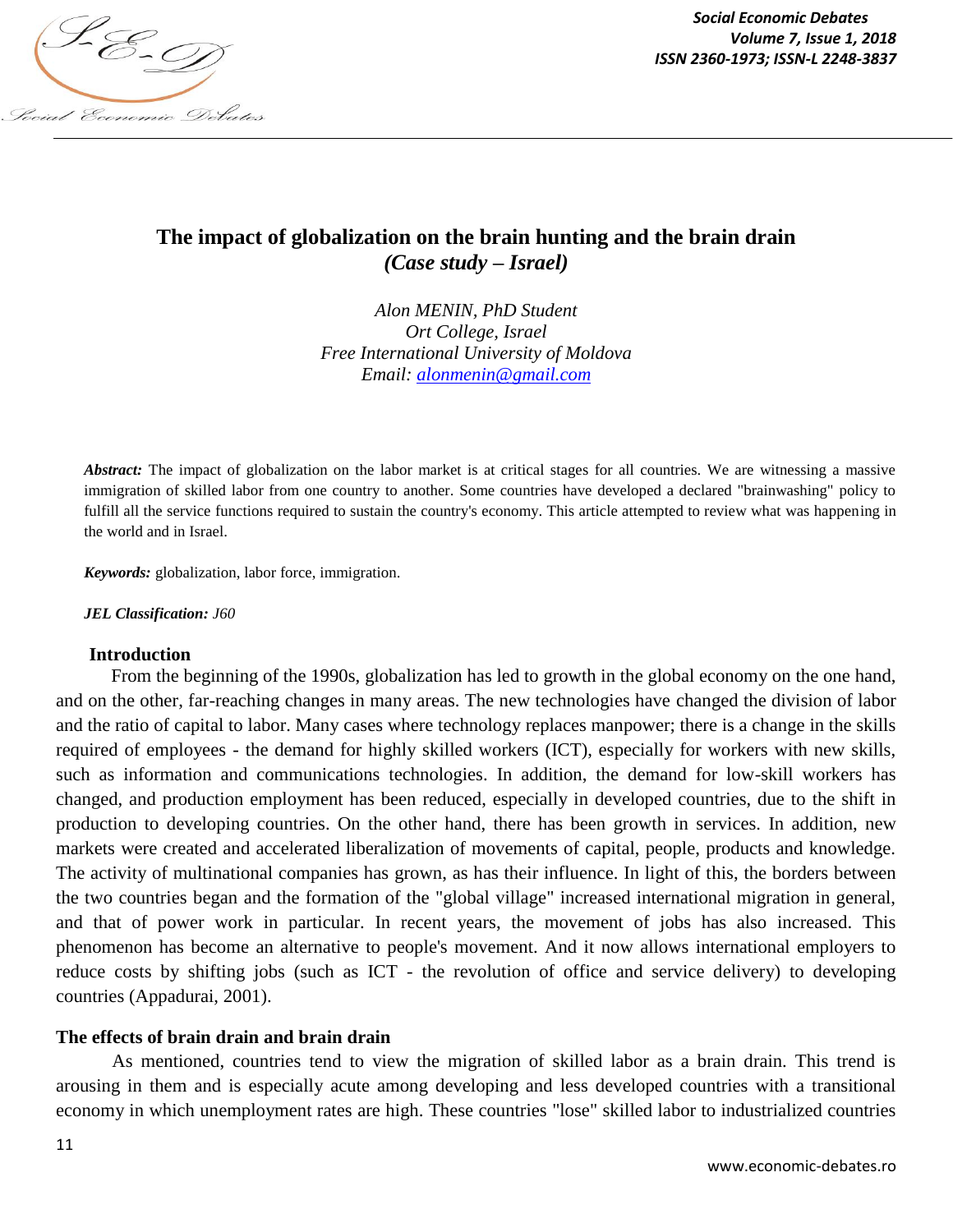

where there is a high demand for ICT for workers, including skilled workers, particularly in the information and communication technology sectors (Hugo, 2002). In general, it is commonly believed that the phenomenon of brain drain imposes costs on the state and thus impedes its economic growth. The most prominent costs to the state are loss of return on investment in education and loss of tax revenues. These findings are supported in the research literature; Thus, for example, the International Labor Office (ILO) notes that there is substantial evidence of the positive impact of the ILO's level of human capital on productivity and growth, while a low level of education resulting from a high level of skilled labor migration is expected to slow the rate of growth The economy has a negative impact on the population that remains in the country, and the emigration of a skilled labor force also has social effects, for example, the migration of skilled labor in medical care (doctors, nurses, etc.) may affect the quality of the country's health services (Auriol, Sexton, 2002). Experts, because some emphasize the positive effects of immigration workers, the impact and scope of the effects differ in each country (depending on its size and level of development), and depend on the economic sectors (public versus private) and the type of migration (temporary, permanent, cyclical).

### **Brain Drain and Brain Hunter - migration of professional labor force**

The process of globalization and new technologies has changed the division of labor and the relationship between capital and labor in the world. This trend has led to the international migration of a labor force, including a skilled labor force. In the review of the literature on the migration of skilled workers, the concept of "brain drain" also appears alongside the term "brain drain." Both terms appear in the broader context of brain exchange or brain drain. The phenomenon is that skilled workers migrate to places where they are offered a job that matches their qualifications and training, that is to say, brain mobility is about two-way migration of expertise between a country of origin and a destination country (Hugo, 2002). From it or from brain recruitment to it - in accordance with the direction of the flow, both to the brain drain and to the recruitment of the brain Positive and negative comments on the countries of origin of the skilled workers and their target countries.

- **The main positive effects on countries** of origin add to the contribution to productivity and economic growth with the return of skilled workers to the homeland. They return with education, managerial experience, entrepreneurial skills, and knowledge and access to global networks and bringing with them foreign investments. In addition, migrant workers in the Diaspora may invest in the country of origin and transfer money to it.
- **The main positive effects on target countries** add to the demand for skilled workers, thus contributing to the flow of knowledge, skill, productivity and economic growth.
- **The main negative effects on the countries** of origin add to the level of human capital; the loss A return on national investment in education, training, and higher education; As well as loss of income Solvents. Thus productivity, the creation of value added and economic growths are affected. It also has effects Social issues.
- **The main negative effects on the target countries** add to the erosion of wage levels in the sectors in the labor market, and in the diversion of technologies and scientific achievements to foreign competitors, and sometimes even Hostile countries.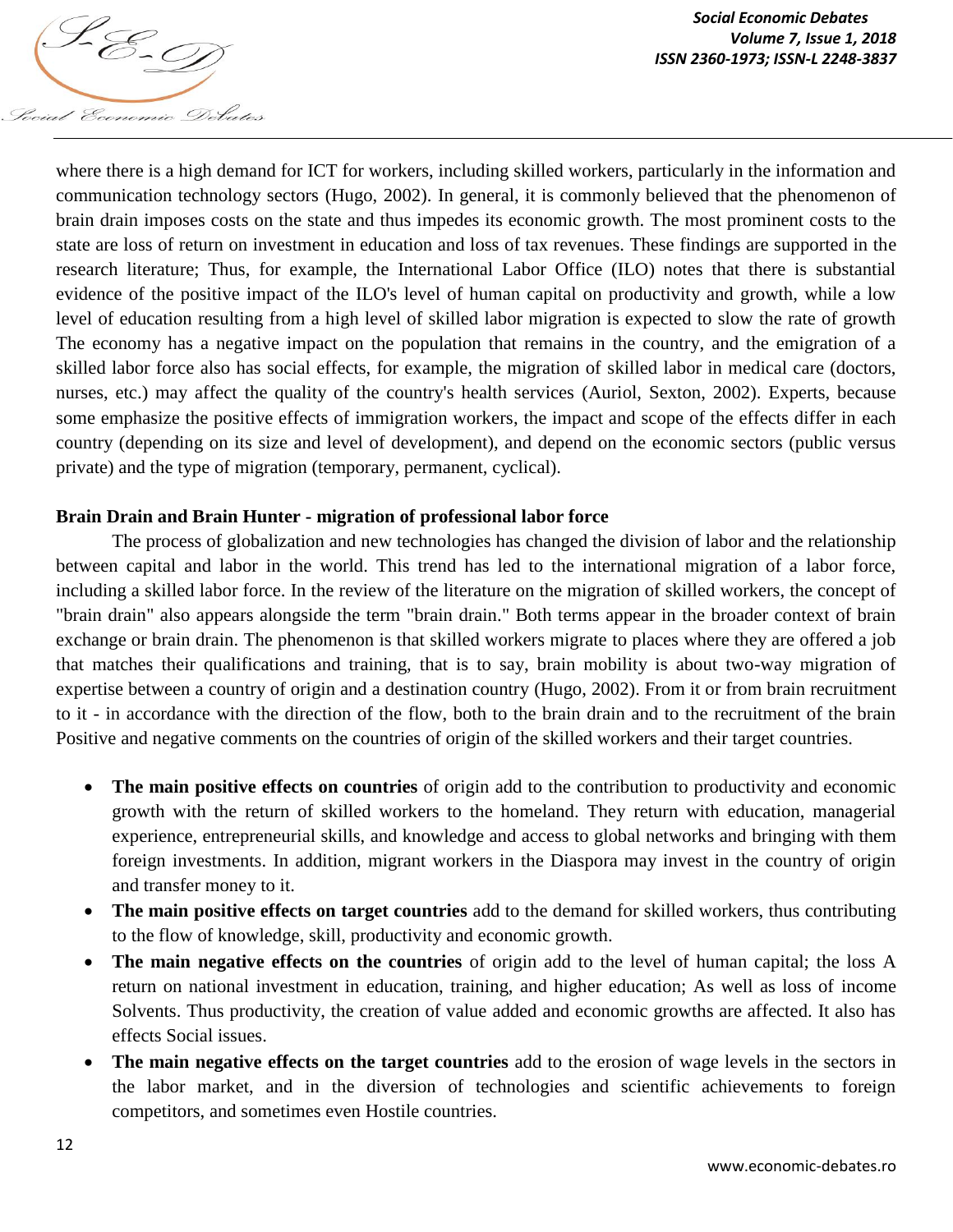

### **The Characteristics of brain drain from Israel in 2005-2015**

In the ranking of brain drain in 47 developing countries, Israel **was ranked 21st** the brain drain from Israel is average compared to other countries. In a recent study conducted by "**Shalem Center**" on brain drain from Israel, it was found that the tendency to emigrate from Israel, among those with higher education, is higher than the tendency among those with a low level of education. Israel faces a problem with the manpower infrastructure in academic research in Israel. In recent years there has been deterioration in the level of higher education in Israel and erosion in public funding. As a result, the research and teaching infrastructures in institutions of higher education are damaged, leading to a loss of leading researchers, and thus the State of Israel does not benefit from the fruits of its investment. In 2016, approximately 15,000 Israeli students were mobility to institutions of higher education abroad; about 66% of them are in four countries: **United States, Britain, Germany and Italy**. Half of them (about a third of the total Students) were registered in institutions in the US More than 50% of Israeli Students who have completed a Ph.D. in the US, are still there five years after completing their doctorate.

Raising brains for Israel: in the 1990s, about 60% of immigrants from the former Soviet Union, over the age of 18, Secondary or university degrees. More than 90% of them were employed before immigrating to Israel, of which 66% are in higher education subjects. 38% were employed in the sciences and 22% in other professional and technical positions. According to economists, this recruitment of brains and the integration of highly skilled workers in the economy and in society led to the high annual growth in GDP (7% -6%). **In the Years 2002 -2012**, from **15,000 scientists and research and development engineers who immigrated to Israel in the 1990s, about 80% were absorbed working** in their area of expertise. With the help of the various programs of the Ministry of Immigrant Absorption and the Ministry of Labor and welfare in general absorbed, about 40% of the immigrants in their profession or in a similar position. From 80,000 immigrants to Israel who specialized in the various engineering professions, only about a third was placed in a similar profession or position. Almost half of the immigrant doctors who obtained a medical license found work as physicians. In 2010, only 24% of the immigrants were from science and academic subjects and from other technical subjects. Between 2014 and 2013, 34,000 persons aged 15 and over immigrated to Israel, 16% of whom were in the scientific and academic professions, and another 20.2% were professionals, technicians, and the like. In Israel, various programs are implemented to provide assistance and training to new immigrants and returning residents to encourage entrepreneurship and employment absorption (http://www.economy.gov.il/RnD/pages/default.aspx , http://che.org.il/).

#### **Migration of Highly Skilled Workers ("Skilled Workers") from Israel**

Later on, the term "skilled workers" is used to refer to highly skilled workers. It is difficult to define who skilled workers are. There is no international definition, let alone an accepted one. In addition, the background to the migration of skilled workers, the nature and extent of immigration, varies from country to country (Hugo, 2002). Therefore, it is difficult to collect data on the phenomenon, and the data presented by countries can not necessarily be compared to international standards. In common definitions, skilled workers are defined as employees with higher or equivalent education. There are some problems with these settings: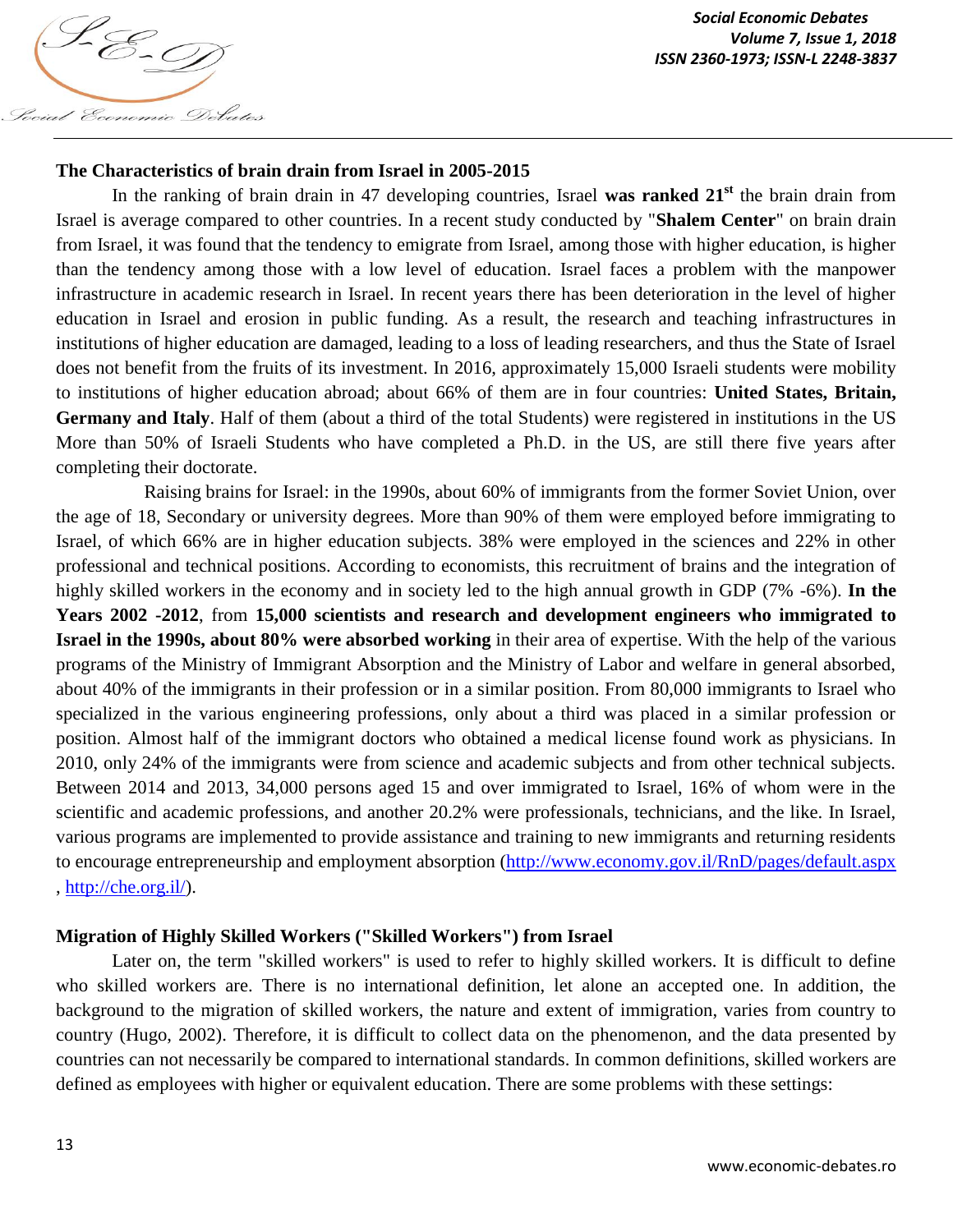

- 1. Many graduates of institutions of higher education are not employed in high-skill jobs;
- 2. There are jobs that require high skills, some of which require higher education, and some of them require training Other;
- 3. Sometimes skills are acquired through employment experience, or through a combination of education and training and experience;
- 4. There is importance to the manner and place in which the skill is acquired and the differences in the attitude of states Different skills;

There is therefore importance in universal recognition of different skills.

#### **The positive effects of the brain drain and the brain hunter (Dzvimbo, 2004)**

| To the country of origin ("brain drain")            | To the destination country ("brain hunter")         |
|-----------------------------------------------------|-----------------------------------------------------|
| Payments and remittances to the homeland by         | Demographic impact, especially in the OECD          |
| remittances abroad contribute to the GNP and        | countries, where High rates of aging and low        |
| its indirect growth (assistance to the family that  | birth rates: Because migrant workers are            |
| remained in the country of origin, investments,     | usually young people, the average age of the        |
| asset maintenance, etc.) The volume of              | country's population declines and birth rates       |
| transfers worldwide is estimated at \$ 100          | rise.                                               |
| billion per year, Sixty percent of these are        |                                                     |
| transferred to developing countries, and an         |                                                     |
| estimated \$ 50 billion is being channeled          |                                                     |
| through non-official channels.                      |                                                     |
| The possibility of migrating to countries where     | Flow of knowledge and cooperation with              |
| wages are higher than the may encourage the         | countries of origin.                                |
| acquisition of higher education in<br>the           |                                                     |
| homeland, in the hope of improving the              |                                                     |
| conditions of wages abroad.                         |                                                     |
| for technology<br>Opportunities<br>export;          | for<br>Opportunities<br>technology<br>export;       |
| Knowledge flow and cooperation with other           | Knowledge flow and cooperation with other           |
| with<br>countries;<br>Increased<br>ties<br>research | countries;<br>Increased<br>ties<br>with<br>research |
| institutions abroad.                                | institutions abroad.                                |
| Encouraging trade with other countries and          | Encouraging trade with other countries and          |
| integrating into international markets.             | integrating into international markets.             |

Source: http://www.worldbank.org/afr/teia/conf\_0903/peter\_dzvi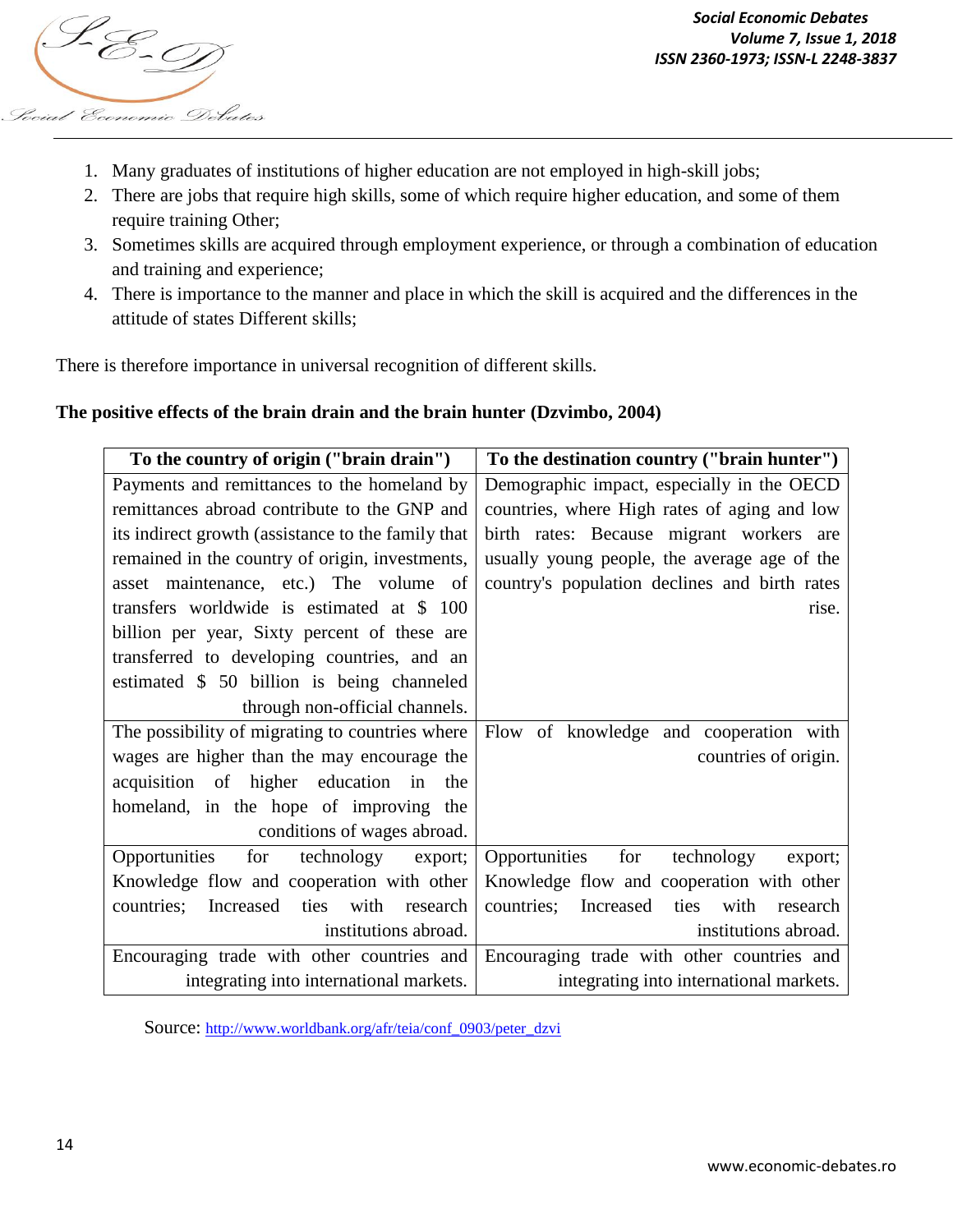

## **The negative effects of the brain drain and the brain hunter**

| To the country of origin ("brain drain")           | To the destination country ("brain hunter")        |
|----------------------------------------------------|----------------------------------------------------|
| Damage to the level of human capital: loss of      | Harming wage levels in certain sectors of the      |
| skill in important areas. As a result, the quality | labor market due to the entry of skilled           |
| of health services and education, technology       | workers from developing countries, whose           |
| and other important services may be impaired.      | employment is cheaper than hiring local            |
| This has social influences, up to the level of     | workers. In addition, these employees are          |
| family behavior (change in family dynamics         | willing to work in inferior employment             |
| and parenthood). In addition, the level of         | conditions than those of local workers; As a       |
| higher education and research training may be      | result, unemployment among local skilled           |
| impaired.                                          | workers is possible                                |
| The damage to the level of human capital leads     | of technologies<br>and scientific<br>Leakage       |
| to a loss of production capacity due to a          | to foreign competitors, and<br>achievements        |
| shortage of skilled workers and students. There    | sometimes even to hostile countries.               |
| is damage to productivity, value added, and        |                                                    |
| economic growth                                    |                                                    |
| Loss of return on national investment in           | A relative decline in the number of Israeli        |
| education, training and higher education (waster   | citizens studying in a particular field due to the |
| of state resources); Loss of income from taxes     | increase in the number of foreign students.        |
| to the state                                       |                                                    |
| Widening wage gaps, inequality and poverty (a      | A possible burden on health systems and            |
| decline in the wage levels of unskilled workers    | support for populations, if skilled foreign        |
| and an increase in the wages of the skilled        | workers are not placed in employment for           |
| workers who remain).                               | various reasons.                                   |

Source: http://www.worldbank.org/afr/teia/conf\_0903/peter\_dzvi

#### **The immediate and critical need to determine policy instruments**

In recent years, economic theory has been shaping up, which holds that every country has an optimal, positive and desirable level of immigration of skilled workers. This is a situation in which skilled workers migrate abroad in order to generate the positive effects of immigration, without harming human capital, which can slow economic growth and stimulate its negative derivatives, Long-term migration (brain mobility), Diaspora utilization abroad for economic growth, and the creation of international cooperation to regulate international labor migration. Therefore, in designing an effective employment and immigration policy at the national level, the policy should be examined to consider national interests and to adjust economic policy and research and development policy accordingly. At the same time, global trends in employee movements and their regulation must be taken into consideration (http://www.economy.gov.il/RnD/pages/default.aspx).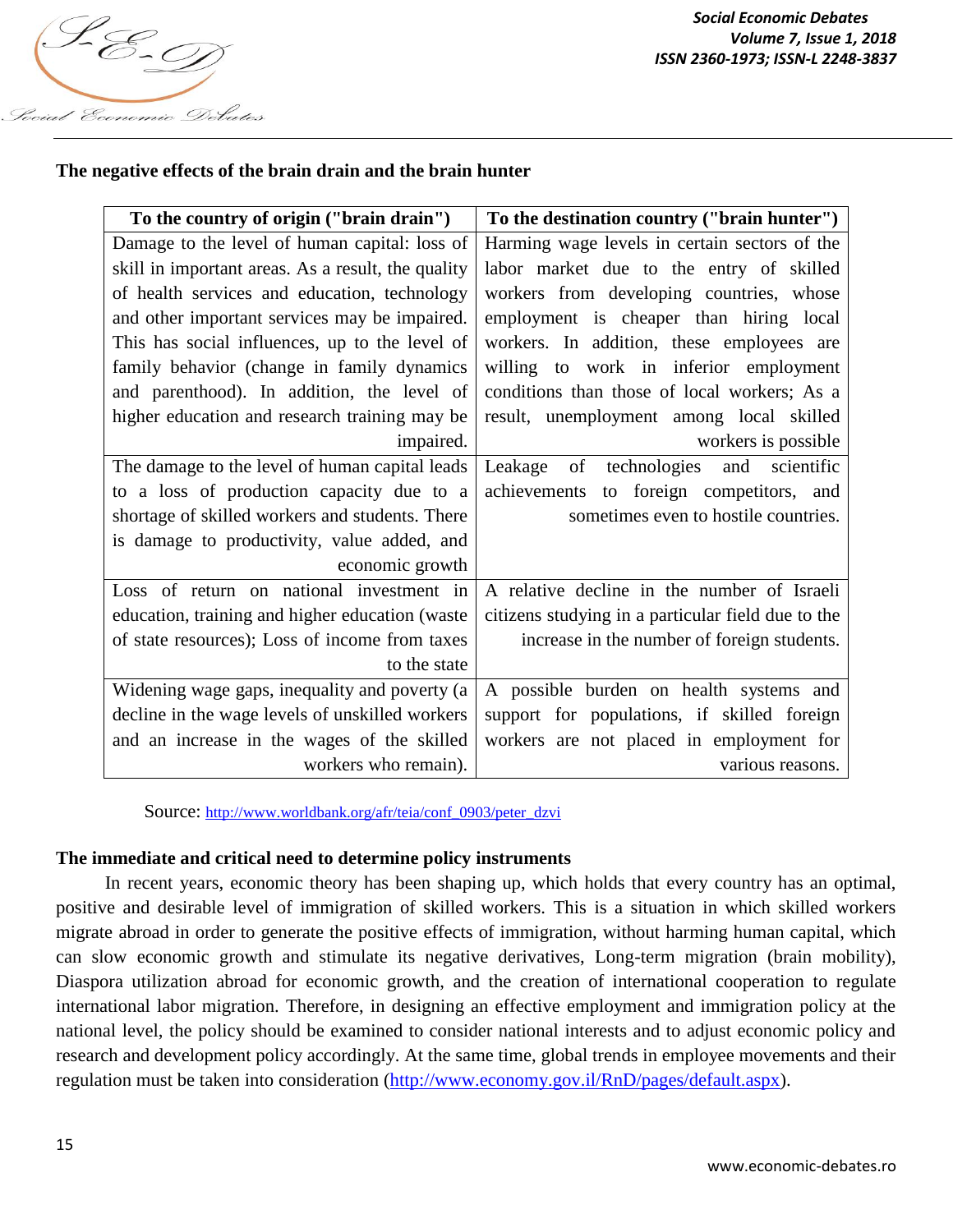

## **The plan to implement the right policy for "hunting brain"**

According to Dzvimbo (Dzvimbo, 2004) Developing countries which including skilled migrant workers, have for years adopted policies to reduce immigration and cope with its effects. There are four broad types of policy tools:

- A. **Restriction policy**: The goal is to make it difficult to immigrate skilled workers and to reduce them in general or in certain sectors where labor supply is already low.
- B. **Compensatory policy**: Diaspora utilization (as a source of economic development) Compensate for loss of human capital.
- C. **Restorative policy**:
	- Encouraging repatriation and recruitment of skilled workers from abroad;
	- Signing international agreements (bilateral and multilateral) with countries of origin and target countries. The goal is to rehabilitate, at least in part, the stock of human capital. Restorative policy requires the state to create incentives such as wage levels and infrastructure similar to those in countries where skilled workers have migrated.
- D. **Development Policy**: Encouraging growth and economic development. This policy tool includes incentives aimed at encouraging the retention of skilled workers in the country and making emigration less worthwhile.

### **Recommendations for implementing policy in Israel**

#### **Figure 1 - Implementing policy to the country of origin**



Source: Own contribution of the author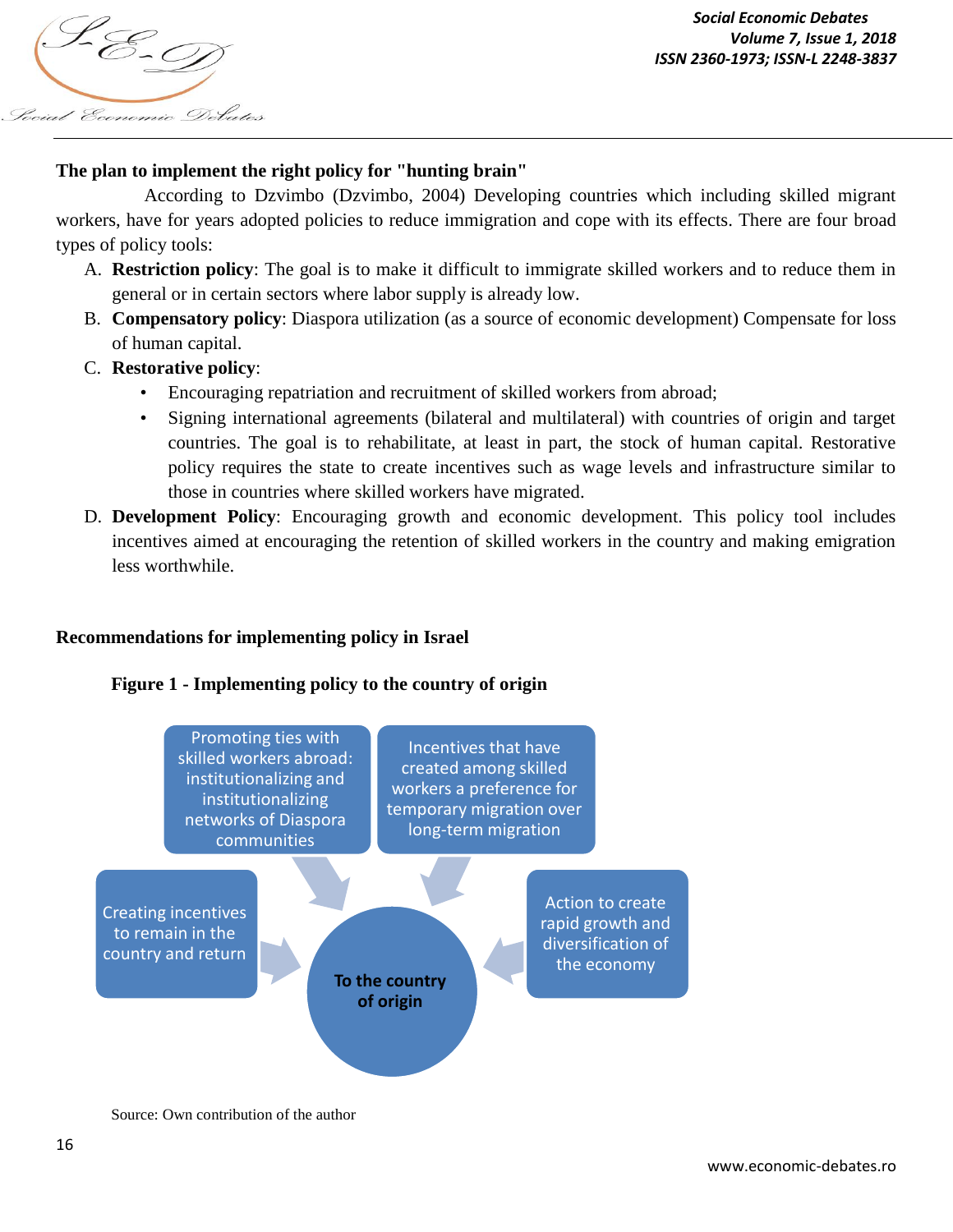

## **Figure 2 - Implementing policy to the country**



Source: Own contribution of the author

*Restorative policy and development policy* require investment of resources in long-term economic development - that is, investment in education (especially in institutions of higher education) and in health, technology, research and development infrastructures, and the like. For example, it is possible to establish technological incubators and scientific parks where wage levels meet international standards and compete with wage levels abroad, and in this context it is important to implement research and development centers within existing research and development networks worldwide by developing centers of scientific excellence and creation Conditions for innovation and entrepreneurship can create a positive balance of mind and capital flow or reduce negative flow.

#### **Conclusion**

Mobility and the migration of skilled workers (professional labor force) are now a fact and a global reality and an international one. Countries, including the State of Israel, must prepare for this and adjust the labor market and policy. Student Mobility is an economic and social opportunity that can improve social and economic development processes in the country and provide a solution for skilled manpower that is lacking in different periods. The solution lies in the openness of thought and the understanding of social and demographic processes that are already taking place.